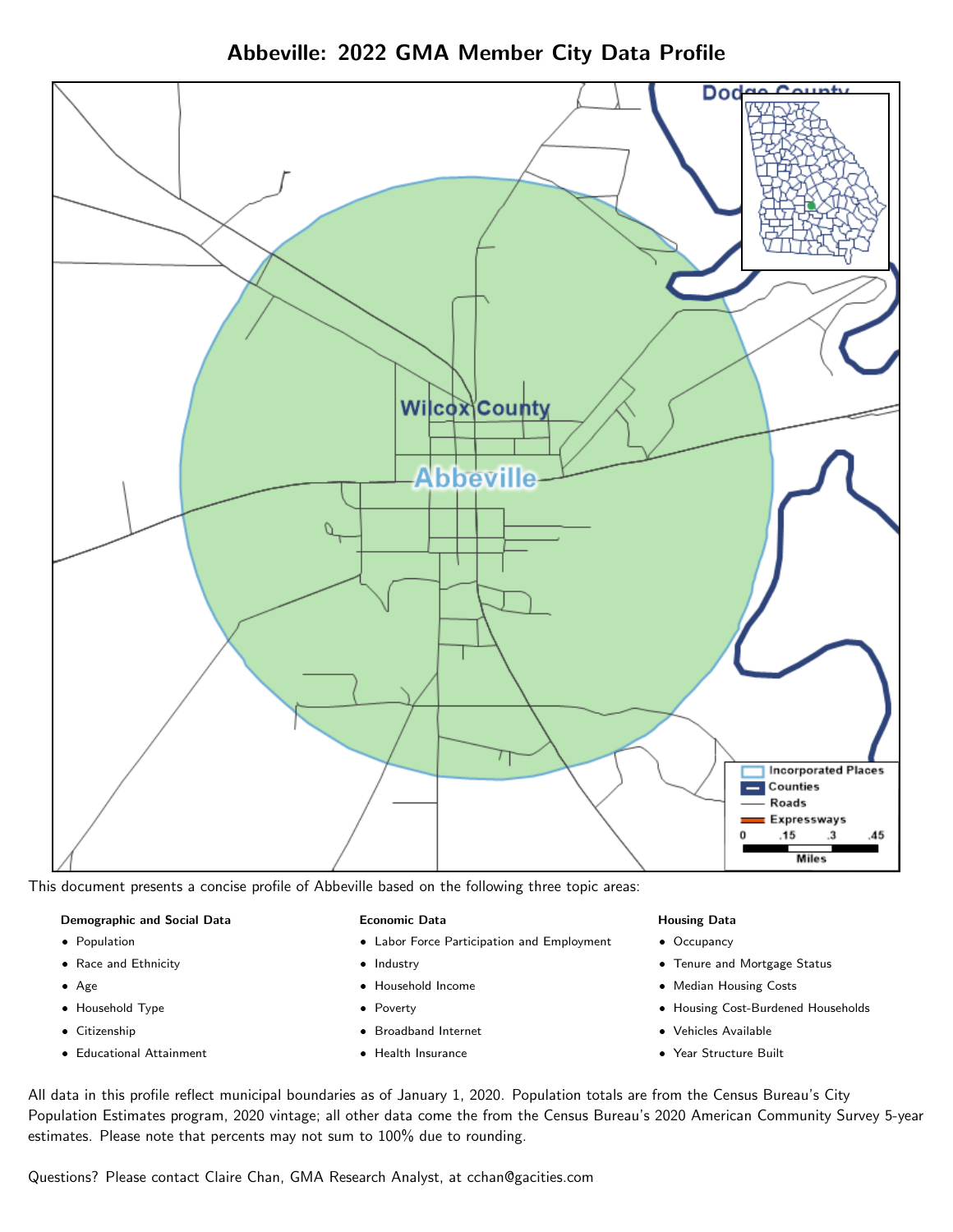# Abbeville: Demographic and Social





16% 14% 12% 10% 8% 6% 4% 2% 0% 2% 4% 6% 8% 10% 12% 14% 16%

Source: American Community Survey, 2020 5-year estimates, table B01001 Source: American Community Survey, 2020 5-year estimates, table B11001

## **Citizenship**



Source: American Community Survey, 2020 5-year estimates, table B05002 Source: American Community Survey, 2020 5-year estimates, table B15002

## Race and Ethnicity



Source: U.S. Census Bureau, City Population Estimates, 2020 vintage Source: American Community Survey, 2020 5-year estimates, table B03002

## Household Type



## Educational Attainment



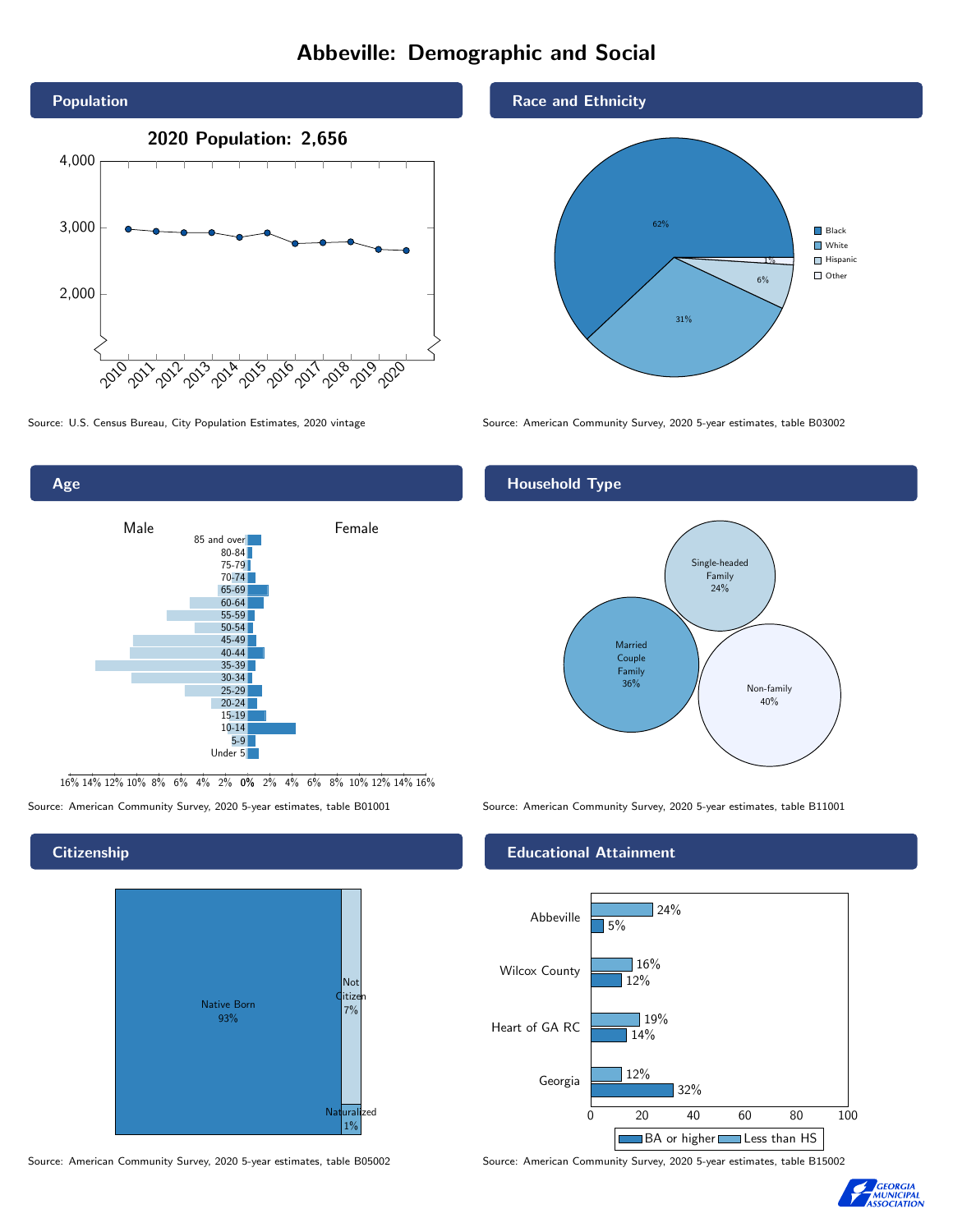# Abbeville: Economic

## Labor Force Participation and Employment

## Unemployment Rate: 3.6%



Source: American Community Survey, 2020 5-year estimates, table B23001 Note: Unemployment rate is based upon the civilian labor force.

## Industry

| Agriculture, forestry, fishing and hunting, and mining      | $1\%$ |
|-------------------------------------------------------------|-------|
| Construction                                                | 6%    |
| Manufacturing                                               | 16%   |
| <b>Wholesale Trade</b>                                      | $0\%$ |
| Retail Trade                                                | 16%   |
| Transportation and warehousing, and utilities               | 9%    |
| Information                                                 | 5%    |
| Finance and insurance, real estate, rental, leasing         | $0\%$ |
| Professional, scientific, mgt, administrative, waste mgt    | 7%    |
| Educational services, and health care and social assistance | 24%   |
| Arts, entertainment, recreation, accommodation, food        | $0\%$ |
| service                                                     |       |
| Other services, except public administration                | $4\%$ |
| Public administration                                       | 11%   |

Source: American Community Survey, 2020 5-year estimates, table C24030



Source: American Community Survey, 2020 5-year estimates, tables B19013 and B19025 Source: American Community Survey, 2020 5-year estimates, table B17010



Source: American Community Survey, 2020 5-year estimates, table B28002 Source: American Community Survey, 2020 5-year estimates, table B18135

## Poverty



## **Health Insurance**